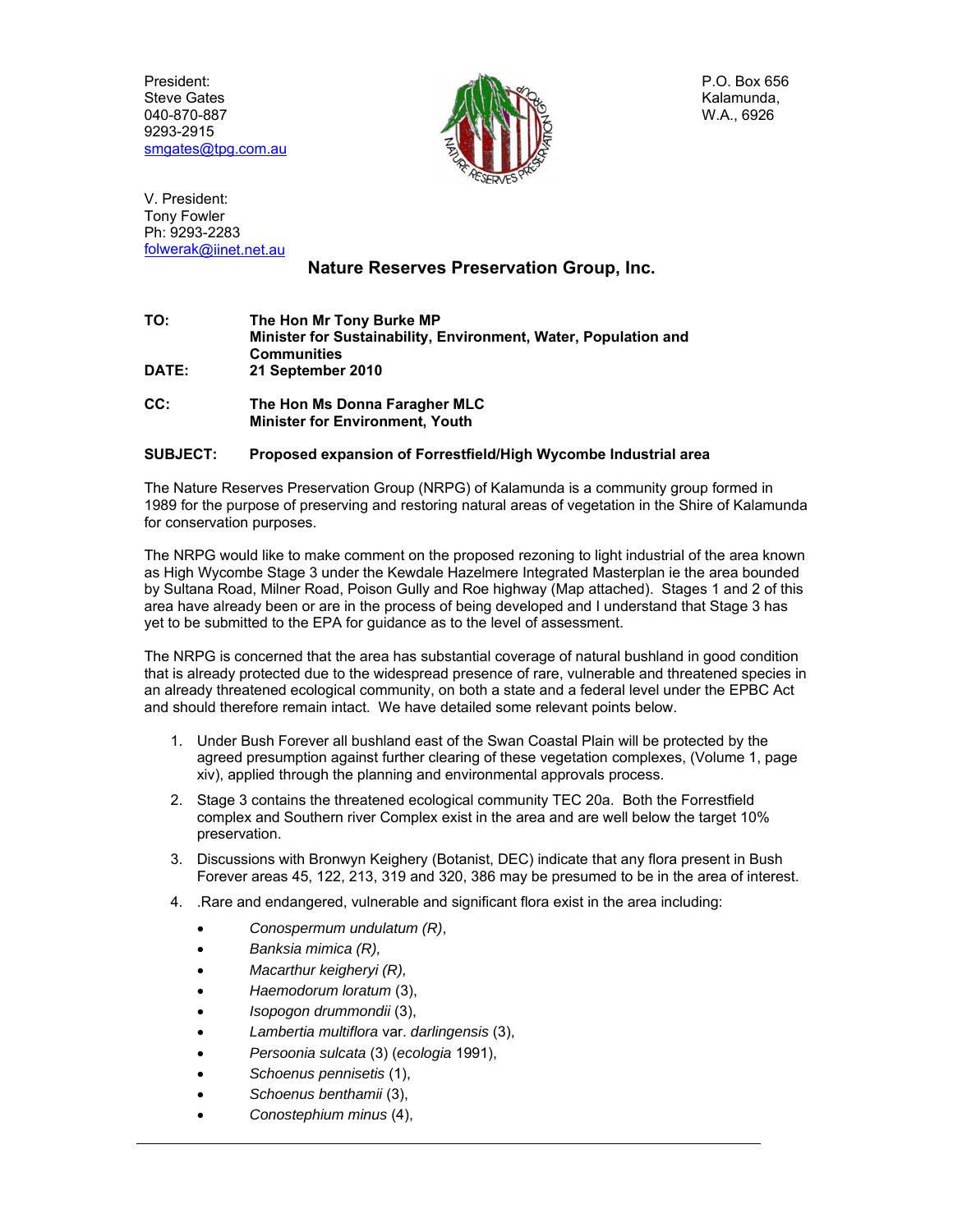- *Verticordia lindleyi* subsp. *lindleyi* (4),
- *Stachystemon axillaris* (4),
- *Eucalyptus marginata* subsp. *elegantella* (1),
- *Tripterococcus paniculatus* ms (1),
- *Myriophyllum echinatum* (3),
- *Stylidium longitubum* (3),
- *Villarsia submersa* (4),
- *Verticordia lindleyi* subsp. *lindleyi* (4),
- *Platysace juncea*,
- *Byblis lindleyana*,
- *Conospermum triplinervium* (hybrids with *C. undulatum*),
- *Levenhookia preissii* (rarely recorded on the Swan Coastal Plain).

Many of these are listed federally as well as in WA.

- 5. Significant fauna exist in and utilize the area including a substantial population of quenda.
- 6. The area is also utilized extensively by migratory birds listed under the EPBC Act including rainbow bee eaters, three species of black cockatoo, and several species of egret.
- 7. The habitat of *C. undulatum* is being increasingly threatened due to the clearing of much of the airport land. A recent survey and possible reassessment of its status is being carried out by Melissa Oakley (DEC).
- 8. A substantial portion of the area in Stage 3 is bush on private property which contains *C. undulatum* and probably other species. These bush areas currently comprise a substantial part of the wildlife corridor used by the resident quenda population. While there is a network of bridal trails in the area they have not been maintained and some have been cleared of vegetation so they do not represent an adequate wildlife corridor. In addition, the linkage of bush forever Site 123 (Sultana Road) with Site 45 (Poison Gully) by wildlife corridors alone is not considered adequate.
- 9. The area takes in part of Poison Gully which is a wildlfe corridor. The Poison Gully watercourse also ultimately discharges into the Munday swamp wetland. That wetland is a lake under the Environmental Protection Policy (Swan Coastal Plains) 1992. Drainage of water into an EPP lake is contrary to that policy.
- 10. The predominant soil type is Bassendean Sand over Guildford Formation (Qpb/Qpa: S10). Drainage in the area is compromised by that layer of laterite on average about 30 cm below the surface and so use of the area by trucks with the concomitant storage of fuels is a danger with respect to pollution of groundwater and of Poison Gully.

In accordance with the above facts, the NRPG considers the area should be deemed as unlikely to be environmentally acceptable for redevelopment under Section 40 of the EPA Act and should be protected from further development.

Sincerely,

Aileen Reid (Committee member)

PP Steve Gates President/Chair, NRPG